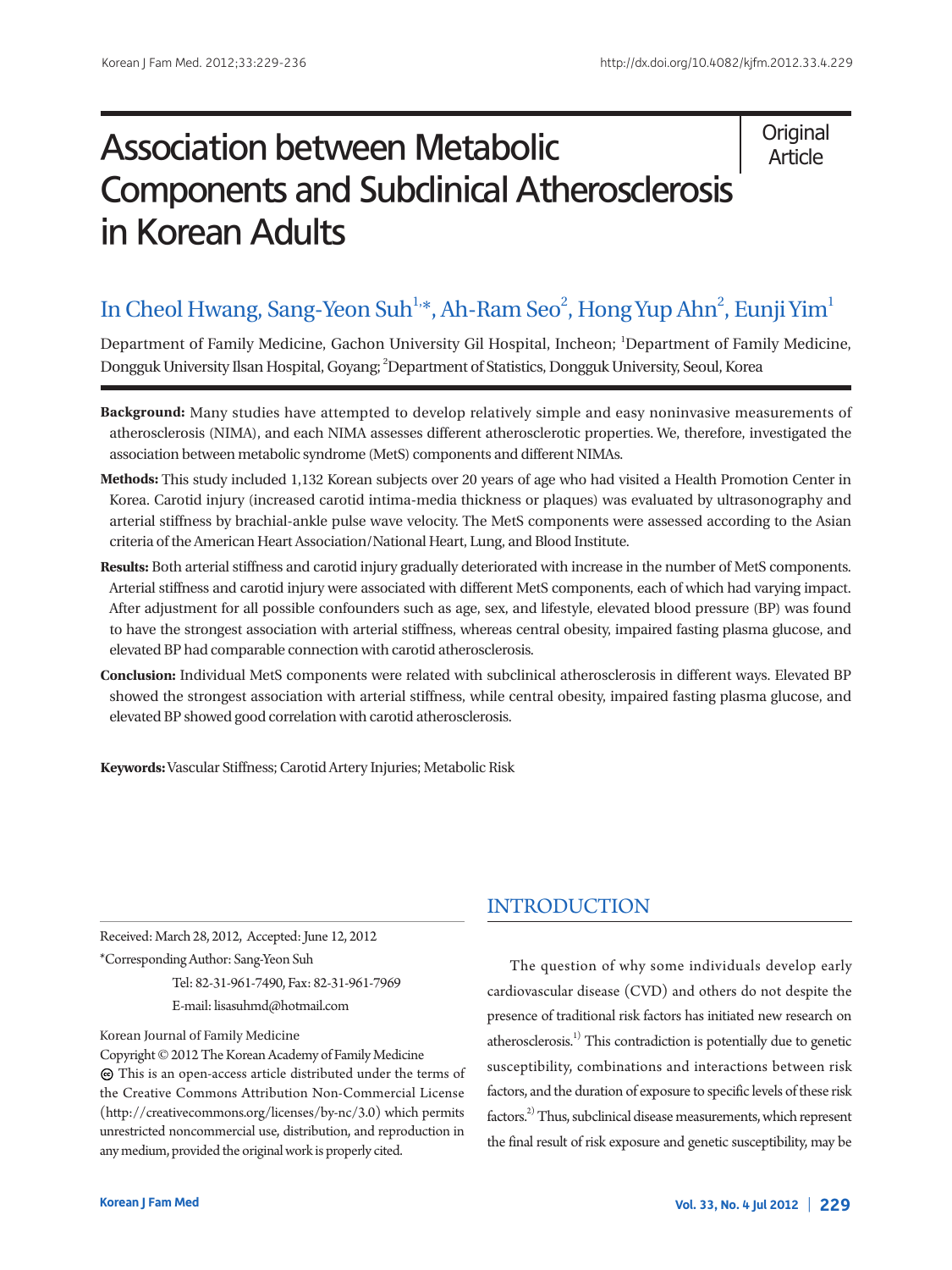useful to improve risk stratification, therapeutic strategies, and evaluation of risk factor modification in CVD.

Several noninvasive measurements of atherosclerosis (NIMA) have been developed over the past few years to identify and quantify accelerated atherosclerosis. They are primarily used for risk stratification of individuals in order to predict CVD and in the short-term effectiveness of CVD treatment. These methods facilitate the assessment of early atherosclerotic changes such as endothelial dysfunction, arterial stiffening, and measures of arterial remodeling, which are considered surrogates of CVD and atherosclerosis.3,4)

Atherosclerosis represents the process of arterial aging that leads to diminished elastic properties of the medial layers and increased stiffness; in addition, it represents a chronic inflammatory process that causes specific thickening of the arterial wall. Currently, some NIMA assess arterial stiffness (e.g., pulse wave velocity [PWV]) and reflect the structural deterioration of the arterial wall (e.g., carotid intima-media thickness [CIMT] or carotid plaques). PWV and CIMT are easy to obtain, require less training prior to application, and their results are highly reproducible; therefore, these methods have considerable research backing and clinical utility and the associated equipment is readily available for use. $^{5)}$ 

Metabolic syndrome (MetS) is the occurrence of conventional CVD risk factors as a cluster in one person, and its diagnosis appears to be a better predictor of CVD risk than individual risk factors taken together. $6$ ) Thus far, some association has been reported between MetS or its components and any one specific NIMA in a selected group; however, there is relatively little data linking individual MetS components with different NIMA in the same group of subjects. Determining such association may help us identify individuals who are at a high risk for subclinical atherosclerosis, and to explain discordant results of NIMA to the patients. Therefore, in this study, we investigated the correlations between specific MetS components and the two most commonly used NIMA in a sample of the general population.

## **METHODS**

#### 1. Subjects

The present study included 24,843 adults over 20 years of age who visited the Health Promotion Center of Dongguk University Ilsan Hospital in Goyang, Korea, between June 2007 and December 2010 for annual checkups. The analysis for the present study was limited to 1,201 subjects who underwent brachial-ankle pulse wave velocity (baPWV) and carotid ultrasound voluntarily, whose medical records were retrospectively reviewed. Subjects with overt CVD, established renal disease (serum creatinine > 1.4 mg/dL in females and > 1.5 mg/dL in males), any liver diseases (aspartate aminotranserase or alanine aminotranserase  $\geq 3$  times the upper limit of the normal in our laboratory) and systemic disease such as hyper- or hypothyroidism were excluded from the study.<sup>7)</sup> Eventually, a total of 1,132 subjects were included in the final analysis of this study. The study protocol was approved by the institutional review board (IRB) of Dongguk University Ilsan Hospital, Goyang, Korea. The requirement of informed consent from the study participants was waived by the IRB.

#### 2. Clinical Examination and Blood Assays

All medical examinations were performed by trained personnel according to standardized procedure. Data on health habits inventory and medical history were obtained through a questionnaire survey. The questions related to alcohol intake were as follows: type of alcoholic beverage consumed, frequency of alcohol consumption on a weekly basis, and amount of alcohol consumed daily. With regard to smoking status, participants were classified as non-smokers or current smokers. The participants were also queried about the type and frequency of physical activity that they engaged in on a weekly basis. A regular exerciser was defined as a person who engaged in physical activities for more than 20 minutes per session at least 3 times per week. The height and weight of the participants were measured using an automatic digital stadiometer (GL-150; G-Tech International Co., Uijeongbu, Korea), and the measurements were carried out with the subjects dressed in a light gown and standing barefoot. Body mass index was calculated as weight in kilograms divided by height in meters squared. Waist circumference (WC) was measured using non-stretchable standard tape in accordance with the World Health Organization protocol.<sup>8)</sup>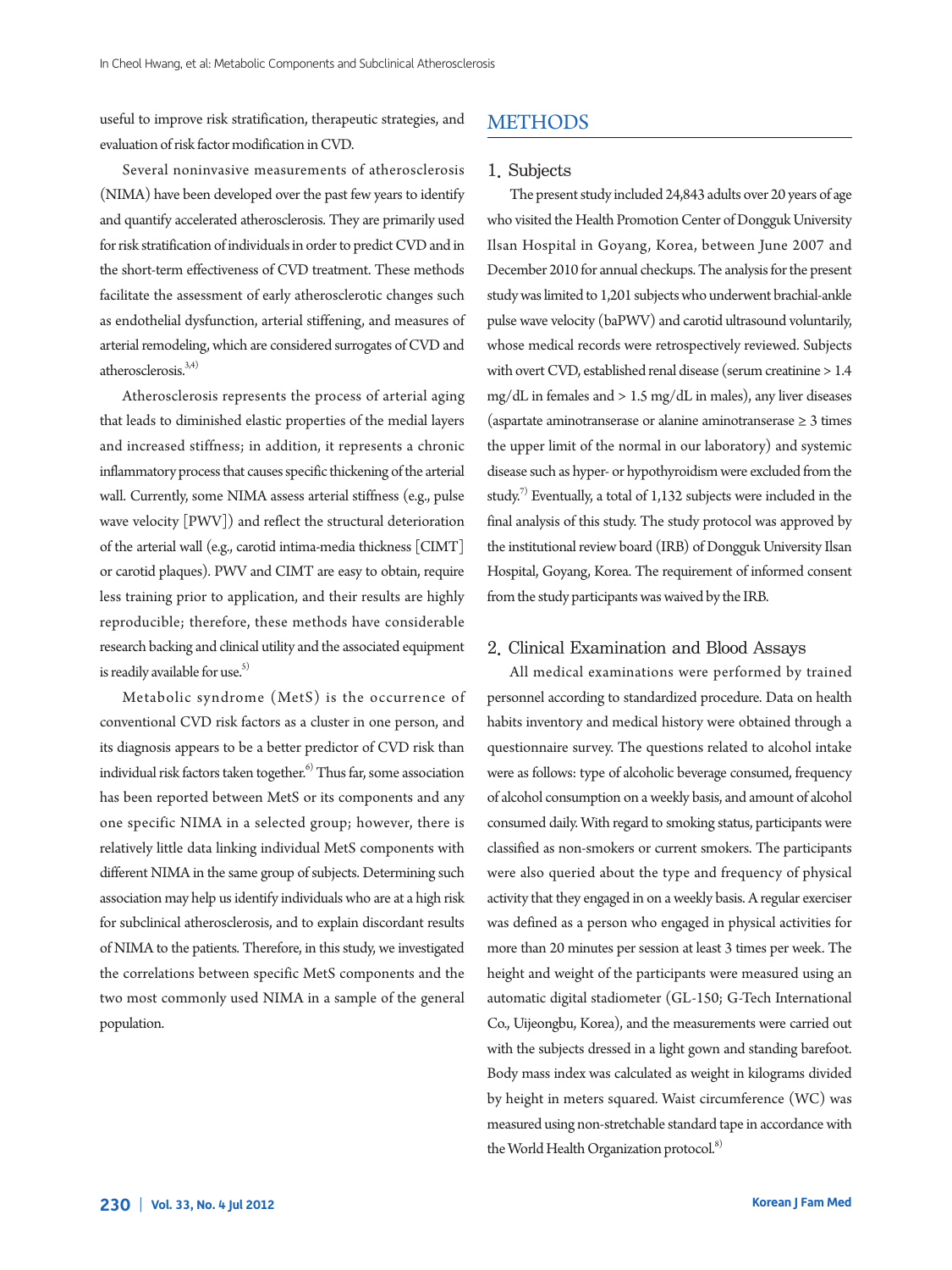Blood samples were obtained after the participants had fasted overnight. The serum triglyceride, high-density lipoproteincholesterol (HDL-C), and fasting plasma glucose levels were determined using standard automated bioassays (Modular DPE; Roche Diagnostics, Mannheim, Germany).

## 3. Measurement of Carotid Injury and Arterial Stiffness

The same trained sonographer ultrasonically evaluated the common carotid artery (CCA) using an 8 MHz linear array transducer (Sequoia 512; Acuson, Mountain View, CA, USA) after the patient had been resting in the supine position for 15 minutes. CIMT was measured using automatic intima-media thickness (IMT) measurement software (M'Ath-Std; Metris, Argenteuil, France) on a computer. The IMT was measured 2 cm proximal to the carotid bifurcation along at least 1 cm of axial length, and then an automated edge detection algorithm measured the IMT as the distance between the lumen-intima interface and the media-adventitia interface. The mean values of the right and left CCA IMTs were used for the analysis. A plaque was defined as a localized protrusion into the vessel lumen with thickening of the vessel wall of > 50% compared to the adjacent IMT. Carotid injury was considered present when the mean CIMT was greater than 0.9 mm, or when arteriosclerotic plaques were detected.<sup>9)</sup>

Arterial stiffness was assessed by measuring the baPWV using an automated waveform analyzer (Colin VP-2000; Colin Medical Instrument Co., Komaki, Japan). This instrument can simultaneously record the profiles of several variables such as blood pressure (BP) parameters, heart rate, and ankle-brachial index. The mean baPWV measured bilaterally was used for the analysis. In a previous study in the same institute carried out with the same equipment, Pearson's correlation coefficients for intra- and inter-observer reproducibility were 0.976 and 0.972, respectively.<sup>10)</sup> The presence of arterial stiffness was defined as baPWV > 12 m/sec, based on the guidelines for cardiovascular screening in the asymptomatic at-risk population.<sup>11)</sup>

#### 4. MetS and Its Components

MetS components were assessed according to the Asia criteria of the American Heart Association/National Heart, Lung, and Blood Institute.<sup>12)</sup> The WC cutoff was applied based on the Korean Society of the Study of Obesity.13) Therefore, MetS was defined by the presence of 3 or more of the following 5 characteristics: 1) central obesity with  $WC \ge 90$  cm for men and  $WC \ge 85$  cm for women, 2) hypertriglyceridemia with triglyceride levels  $\geq 150$  mg/dL, 3) low HDL-C with HDL-C < 40 mg/dL for men and < 50 mg/dL for women, 4) elevated BP, with  $BP \geq 130/85$  mm Hg or receiving antihypertensive medication, and 5) elevated fasting plasma glucose (FPG) level  $(FPG \ge 100 \text{ mg/dL})$  or receiving antidiabetic medication (insulin or oral agents).

#### 5. Statistical Analysis

Descriptive statistics were presented as number (percentage) for categorical variables and as mean values ± SD for continuous data. Trends of mean or frequency among groups according to the number of MetS components were estimated using a linear regression model or a linear by linear association test. To express the impact of each MetS component on arterial stiffness or carotid injury, the odds ratios (ORs) with 95% confidence interval (CI) were calculated after adjusting for confounding variables by using multivariate logistic regression models. All statistical analyses were performed using the SPSS ver. 16.02 (SPSS Inc., Chicago, IL, USA). P < 0.05 was considered statistically significant.

#### **RESULTS**

According to the definition of the modified National Cholesterol Education Program criteria, the prevalence of MetS was 25.0% (26.5% and 19.6% for male and female subjects, respectively). The patient characteristics according to the number of MetS components are presented in Table 1. There was a significant increase in the age, body mass index, percentage of men, and problem drinkers with increase in the number of MetS components. Both arterial stiffness and carotid injury gradually increased according to the number of MetS components, and it is noteworthy that subjects with only 1 or 2 traits already showed more associations with subclinical atherosclerosis. This trend was significantly apparent even after adjustment for confounders such as age, sex, body mass index, smoking status, alcohol amount, and regular exercise (data not shown).

Table 2 shows the association between metabolic components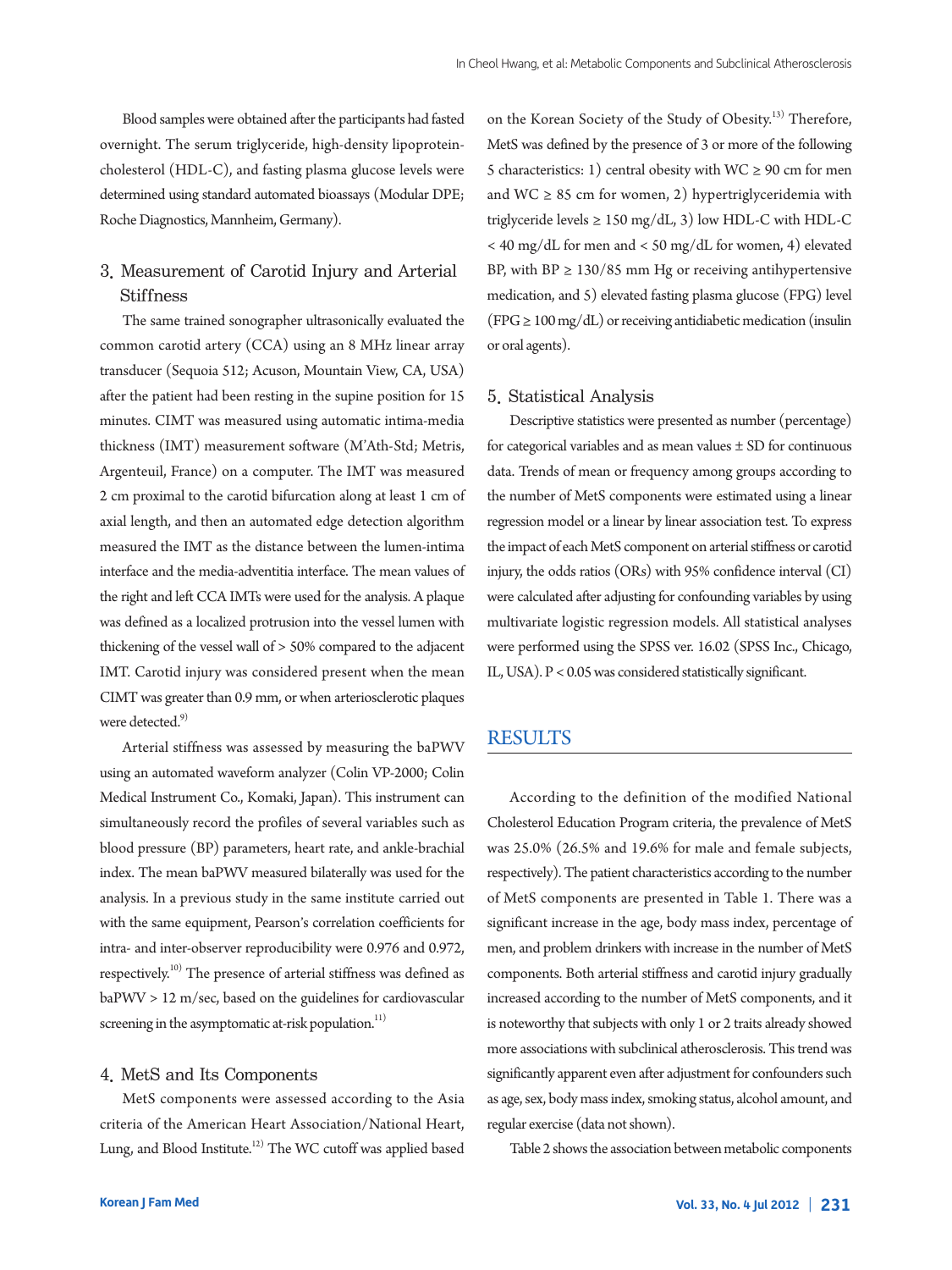| Variables                  | No. of metabolic components* |                   |                  |                   |                         |
|----------------------------|------------------------------|-------------------|------------------|-------------------|-------------------------|
|                            | $\mathbf{0}$                 |                   | $\overline{2}$   | $\geq$ 3          | $P$ -trend <sup>†</sup> |
| Number                     | 278                          | 316               | 255              | 283               |                         |
| Age $(y)$                  | $48.80 \pm 9.97$             | $52.11 \pm 10.16$ | $52.61 \pm 9.89$ | $53.73 \pm 10.47$ | < 0.001                 |
| Body mass index $(kg/m^2)$ | $21.97 \pm 2.27$             | $23.50 \pm 2.36$  | $25.13 \pm 2.52$ | $26.12 \pm 2.51$  | < 0.001                 |
| Sex (male)                 | 184 (66.2)                   | 254 (80.4)        | 214 (83.9)       | 235(83.0)         | < 0.001                 |
| Current smoker             | 89 (32.0)                    | 118 (37.3)        | 95 (37.3)        | 94 (33.2)         | 0.420                   |
| Regular exerciser          | 112(40.3)                    | 125(39.6)         | 114 (44.7)       | 120(42.4)         | 0.610                   |
| Problem drinker            | 41(15.1)                     | 63(20.8)          | 50(20.7)         | 75 (27.9)         | 0.004                   |
| Arterial stiffness         | 69 (24.8)                    | 150 (47.5)        | 137(53.7)        | 166 (58.7)        | < 0.001                 |
| Carotid injury             | 66 (23.7)                    | 105(33.2)         | 113(44.3)        | 132 (46.6)        | < 0.001                 |

Table 1. General characteristics according to the number of metabolic components.

Values are presented as mean ± SD or number (%). Carotid injury was defined as the presence of plaques or carotid-intima medial thickness ≥ 0.9 mm as measured by ultrasonography, and arterial stiffness was defined as a brachial ankle pulse wave velocity of > 12 m/ sec. A regular exerciser was defined as a person who engaged in physical activities for more than 20 minutes per session at least 3 times a week. A problem drinker was defined as a subject who drank more than 140 g alcohol per week.

\*Based on the diagnostic criteria of American Heart Association/National Heart, Lung, and Blood Institute & waist circumference (Korean women): waist circumference, ≥90 cm for men and ≥85 cm for women; triglyceride level, ≥150 mg/dL; high density lipoprotein cholesterol, <40 mg/dL for men and <50 mg/dL for women; blood pressure, ≥130/85 mm Hg or receiving antihypertensive drugs; fasting plasma glucose, ≥100 mg/dL or receiving antidiabetic medication. † P-values represent trends of mean or frequency among groups according to the number of metabolic syndrome components, determined using a linear regression model or a linear by linear association test.

Table 2. Association with metabolic components and subclinical atherosclerosis.

| Atherosclerosis    | MetS component*      | Unadjusted OR (95% CI) | Adjusted <sup>†</sup> OR (95% CI) |  |
|--------------------|----------------------|------------------------|-----------------------------------|--|
| Arterial stiffness | Abdominal obesity    | $1.15(0.88 - 1.50)$    | $1.07(0.81 - 1.42)$               |  |
|                    | Hypertriglyceridemia | $1.38(1.08-1.76)$      | $1.30(1.00-1.68)$                 |  |
|                    | Low HDL-C            | $0.96(0.72 - 1.28)$    | $1.04(0.77-1.40)$                 |  |
|                    | High blood pressure  | $4.03(3.15 - 5.17)$    | $4.01(3.07 - 5.23)$               |  |
|                    | Elevated FPG         | $2.24(1.70-2.95)$      | $1.89(1.41 - 2.53)$               |  |
| Carotid injury     | Abdominal obesity    | $1.71(1.30-2.24)$      | $1.84(1.34 - 2.54)$               |  |
|                    | Hypertriglyceridemia | $1.00(0.78 - 1.29)$    | $1.07(0.80 - 1.43)$               |  |
|                    | Low HDL-C            | $1.19(0.89 - 1.59)$    | $1.14(0.82 - 1.59)$               |  |
|                    | High blood pressure  | $2.22(1.73 - 2.84)$    | $1.68(1.26 - 2.23)$               |  |
|                    | Elevated FPG         | $2.54(1.93 - 3.35)$    | $1.88(1.36 - 2.60)$               |  |

Carotid injury was defined as the presence of plaques or a carotid-intima medial thickness of ≥0.9 mm as determined by ultrasonography, and arterial stiffness was defined as a brachial ankle pulse wave velocity of >12 m/sec.

MetS: metabolic syndrome, OR: odds ratio, CI: confidence interval, HDL-C: high density lipoprotein cholesterol, FPG: fasting plasma glucose.

\*Based on the diagnostic criteria of American Heart Association/National Heart, Lung, and Blood Institute & waist circumference (Korean women): waist circumference, ≥90 cm for men and ≥85 cm for women; triglyceride level, ≥150 mg/dL; HDL-C, <40 mg/dL for men and <50 mg/dL for women; blood pressure, ≥130/85 mm Hg or receiving antihypertensive drugs; fasting plasma glucose, ≥100 mg/dL or receiving antidiabetic medication. † Adjusted for age, sex, smoking status, regular exercise, and alcohol amount.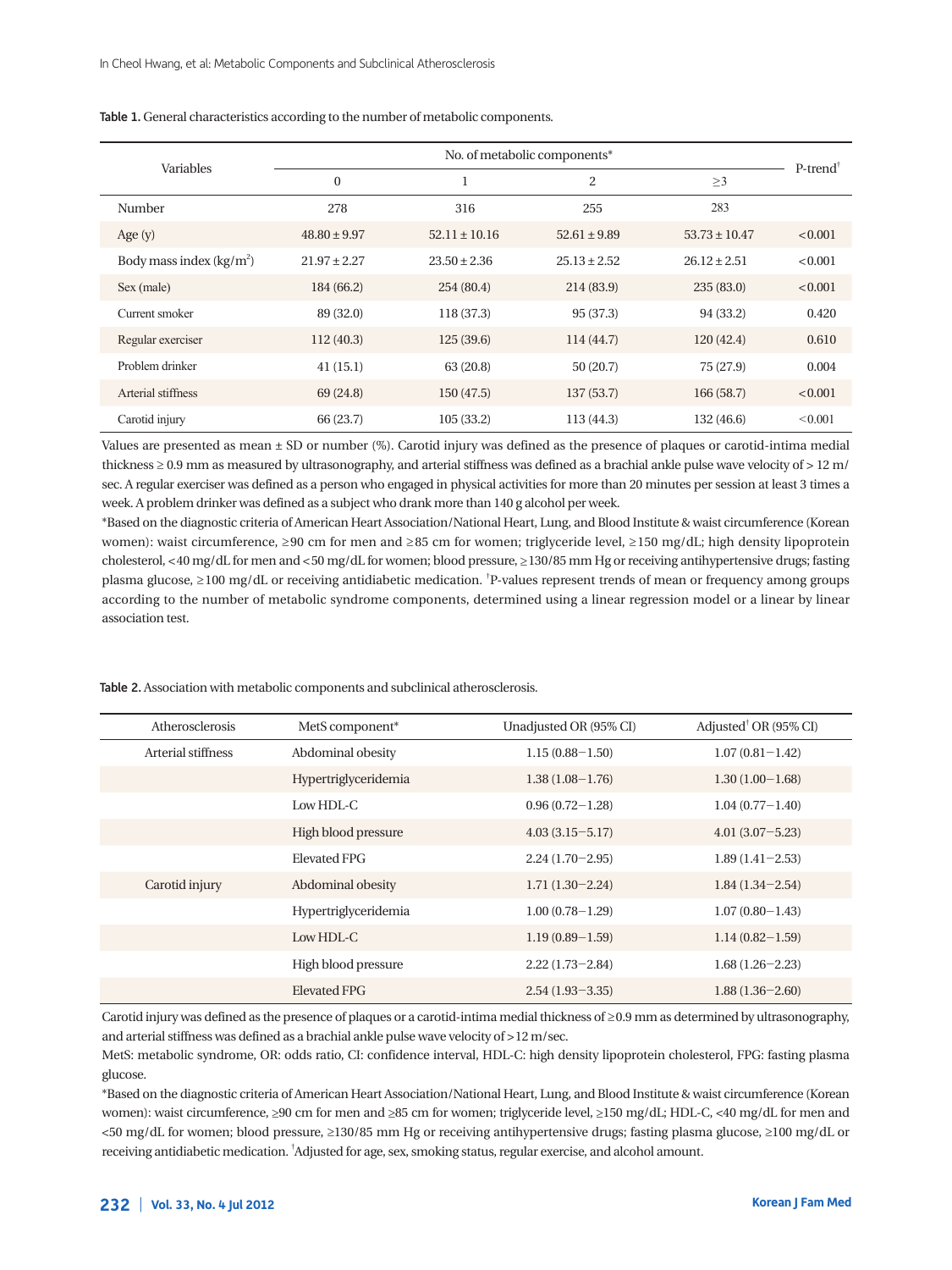

Figure 1. Association with metabolic components and subclinical atherosclerosis. Carotid injury was defined as the presence of plaques or carotid-intima medial thickness as measured by ultrasonography of ≥0.9 mm, and arterial stiffness in terms of brachial ankle pulse wave velocity of >12 m/sec. Metabolic components were based on the diagnostic criteria of American Heart Association/National Heart, Lung, and Blood Institute & waist circumference (Korean women): waist circumference ≥90 cm for men and ≥85 cm for women; triglyceride level ≥150 mg/ dL, high density lipoprotein cholesterol (HDL-C) of <40 mg/dL for men and <50 mg/dL for women, blood pressure ≥130/85 mm Hg or receiving antihypertensive drugs; fasting plasma glucose of ≥100 mg/dL or receiving antidiabetic medication. The odds ratio (OR) and 95% confidence intervals were extracted after adjustment for age, sex, smoking status, regular exercise, alcohol consumption, and 4 additional components. FPG: fasting plasma glucose.

and subclinical atherosclerosis. High BP and elevated FPG were related significantly with abnormality of both subclinical atherosclerosis, and abdominal obesity was an additional significant associated factor with carotid injury alone. In arterial stiffness, only one factor (high BP) had a prominent association (OR, 4.01; 95% CI, 3.07 to 5.23). Meanwhile, except for the lipid profile, the remaining 3 factors yielded comparable estimates of carotid injury.

Figure 1 shows the relationship between individual components with outcomes of 2 NIMA. The findings were consistent after adjustment of other MetS components, confirming the results presented in Table 2. High BP and elevated FPG were associated with arterial stiffness, with a remarkable association particularly between high BP and stiffness. Abdominal obesity was found to be another significant connected factor with carotid injury, and the associations of the 3 components with carotid injury were similar.

## DISCUSSION

This study showed that arterial stiffness and carotid injury were associated with different MetS components and that each component had varying relationships with the two NIMA. Elevated BP was the most prominent component associated with arterial stiffness, while elevated BP, impaired FPG, and central obesity had similar association with carotid atherosclerosis.

Until now, a few studies have focused on the association between MetS components and different NIMAs in the general population.<sup>14)</sup> Similar to this study, Czernichow et al.<sup>14)</sup> used PWV and carotid ultrasonography in their study and reported that elevated BP was the only MetS component associated with both vascular parameters. Their results are in overall accordance with ours, with a few differences. First, the cutoff value for elevated FPG in their study was 110 mg/dL, which may have curtailed the prevalence of impaired FPG. The prevalence of each component may be responsible in part for the predominant effect reflected on vascular parameters. Second, in contrast with our analysis of the components, which was dichotomous, the previous study used a linear regression model with MetS components as continuous variables, which is less effective for distinguishing notable differences. Furthermore, their assessment of carotid injury was divided into 2 categories-increased CIMT and the presence of plaques. Although measuring the thickness and detecting plaques probably reflect different aspects in the development of atherosclerosis, the predictive values of each and both these parameters are still debated and vary across studies.<sup>15)</sup> In clinical practice, the fact that both measurements are derived from the same instrument is significant.

Interestingly, central obesity was associated with carotid injury but not with arterial stiffness. Obesity itself may be directly related to atherosclerosis possibly through increased inflammatory markers, which are mostly associated with regional rather than general adiposity. It may also lead to endothelial dysfunction through the development of hypertension, diabetes, and other early metabolic abnormalities such as insulin resistance and dyslipidemia.<sup>16)</sup> Several cross-sectional studies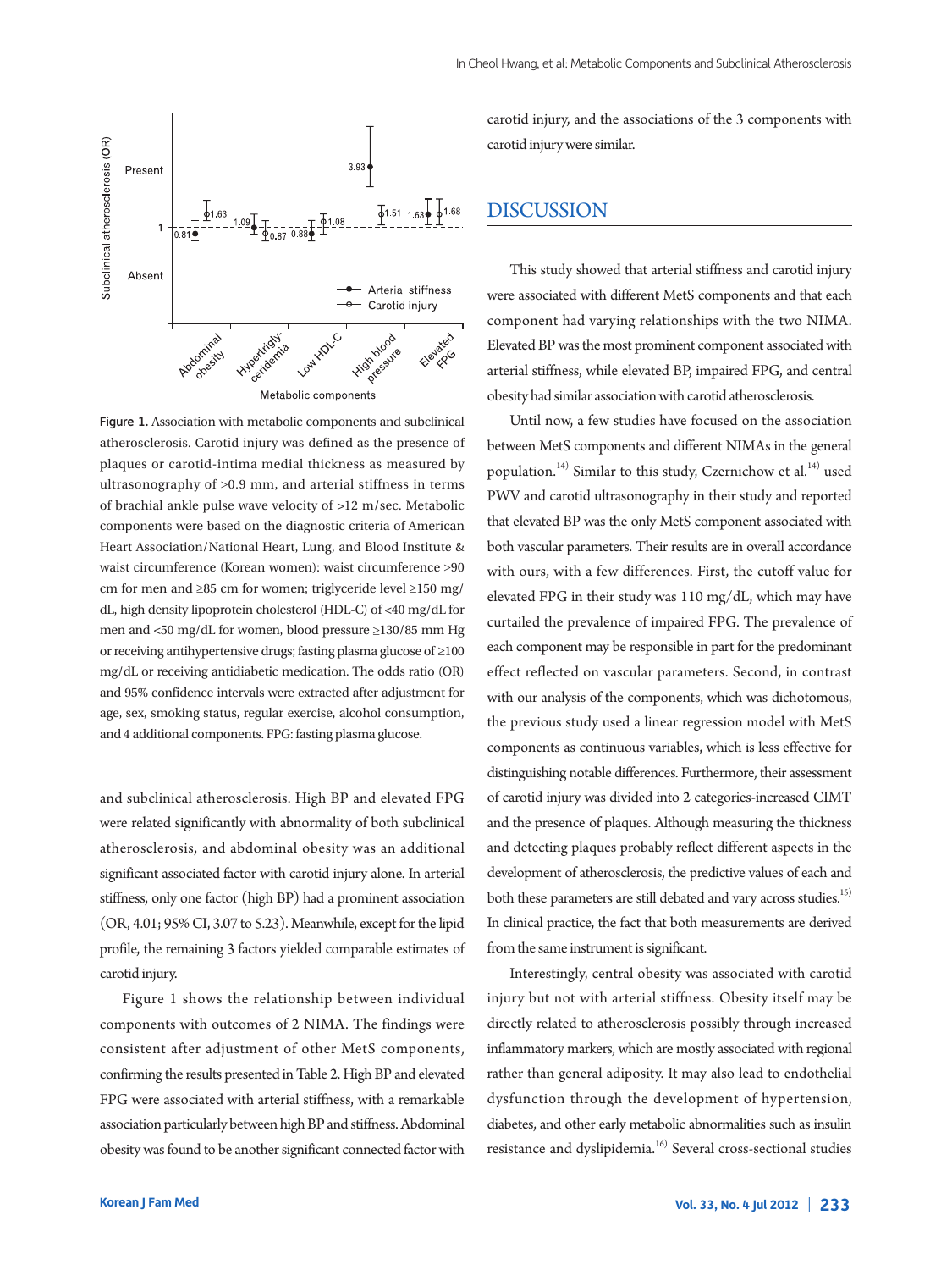have already demonstrated that regional adiposity is related to the burden and progression of carotid atherosclerosis,<sup>17,18)</sup> although the associations with arterial stiffness are inconsistent.<sup>19)</sup> Pathophysiological processes linking abdominal adiposity to arterial stiffness are still incompletely defined. Khan et al. $^{20)}$ recently demonstrated significantly higher CIMT and aortic PWV values in metabolically benign overweight/obese women than in women with normal weight after multivariable adjustment. However, they focused on obesity as an independent factor for subclinical CVD, and their analysis of the linear regression model did not adjust for confounding components, despite significant differences noted in the subjects' general characteristics. Given that PWV heavily depends on BP, it is reasonable to anticipate that the significance in aortic PWV would be attenuated after adjusting for several MetS components, especially elevated BP.

The 2 NIMA methods used in our current study, namely, carotid ultrasonography and PWV, supply complementary information and should not be used interchangeably, $^{21)}$  and it is implicit that measuring both these traits provides better characterization of atherosclerosis. Oren et al. $^{22)}$  conducted a large cross-sectional study with healthy young subjects and reported that the correlation between aortic PWV and CIMT was attenuated after adjustment for clinical variables, suggesting that these 2 indices reflect different aspects of vascular damage. In addition, Tzortzis et al. $^{23)}$  adjusted for several confounders in never-treated hypertensive patients and demonstrated that increased CIMT and arterial stiffness are independent and complementary determinants of an impaired coronary flow reserve. Together, all these findings suggest that the combination of vascular markers that reflect functional and/or structural changes of the arterial wall has greater value for the prediction of CVD than each index alone.

We observed that even 1 or 2 MetS components results in deteriorations of NIMA, particularly of baPWV. This may be due to the independent presence of these risk factors rather than any special feature of the risks clustering in the MetS that is associated with increased arterial stiffness or carotid injury. We believe that this information is important in clinical practice because it conveys that it is more important to identify the separate MetS components than to merely identify their presence or absence, and because it also supports the notion that the components of MetS may be most potent when presented in combination. The

results of the study by Holewijn et al.<sup>24)</sup> are in agreement with our results that it is more important to consider the presence of each individual trait and the number of traits than to merely diagnose the presence of the MetS. Recent studies have criticized the concept of MetS, and its clinical role is still debated.<sup>25)</sup> Therefore, in response to the uncertainty regarding MetS, clinicians should evaluate and treat all factors without regard to whether a patient meets the criteria for diagnosis of the MetS.

This study has several limitations. The first limitation of our study is its observational design, which does not enable us to draw conclusions in terms of causal relationship. The relationship between subclinical atherosclerosis and metabolic risk factors is likely to be bidirectional and interrelated<sup>2,26)</sup>; therefore, further prospective studies are necessary. Second, we used baPWV instead of carotid-femoral PWV (cf PWV) to assess arterial stiffness. Although cfPWV is considered the gold standard for the measurement of arterial stiffness in Western countries, $27$ ) no single methodology is proven to be superior. Tanaka et al.<sup>28)</sup> recently reported that the cfPWV and baPWV indices of arterial stiffness are similarly associated with CVD risk factors and clinical events. Third, the generalization of our results should be taken with caution. Since the study subjects had visited a health promotion center, they might be more health conscious and affluent than the general population usually represented in community-based studies. Additionally, the current analysis was limited to the subjects who underwent subclinical atherosclerosis test voluntarily, and selection bias could exist. Fourth, we did not test intraobserver variability between the radiologists who performed carotid ultrasonography. Finally, we were able to obtain data on the effect of a lipid-lowering agent, which could have altered the lipid profile of our subjects. However, we believe that it underestimates the metabolic effect on carotid injury, as published literature suggests that statins exert beneficial effects on carotid atherosclerosis progression rather than on arterial stiffness reduction.<sup>29)</sup>

In conclusion, elevated BP was the most significant component for arterial stiffness, whereas all other components, except for lipid profiles, reflected similar degrees of association with carotid injury. This aids in understanding the clinical relevance of discordant NIMA results and identifying individuals who are at a high risk of subclinical atherosclerosis.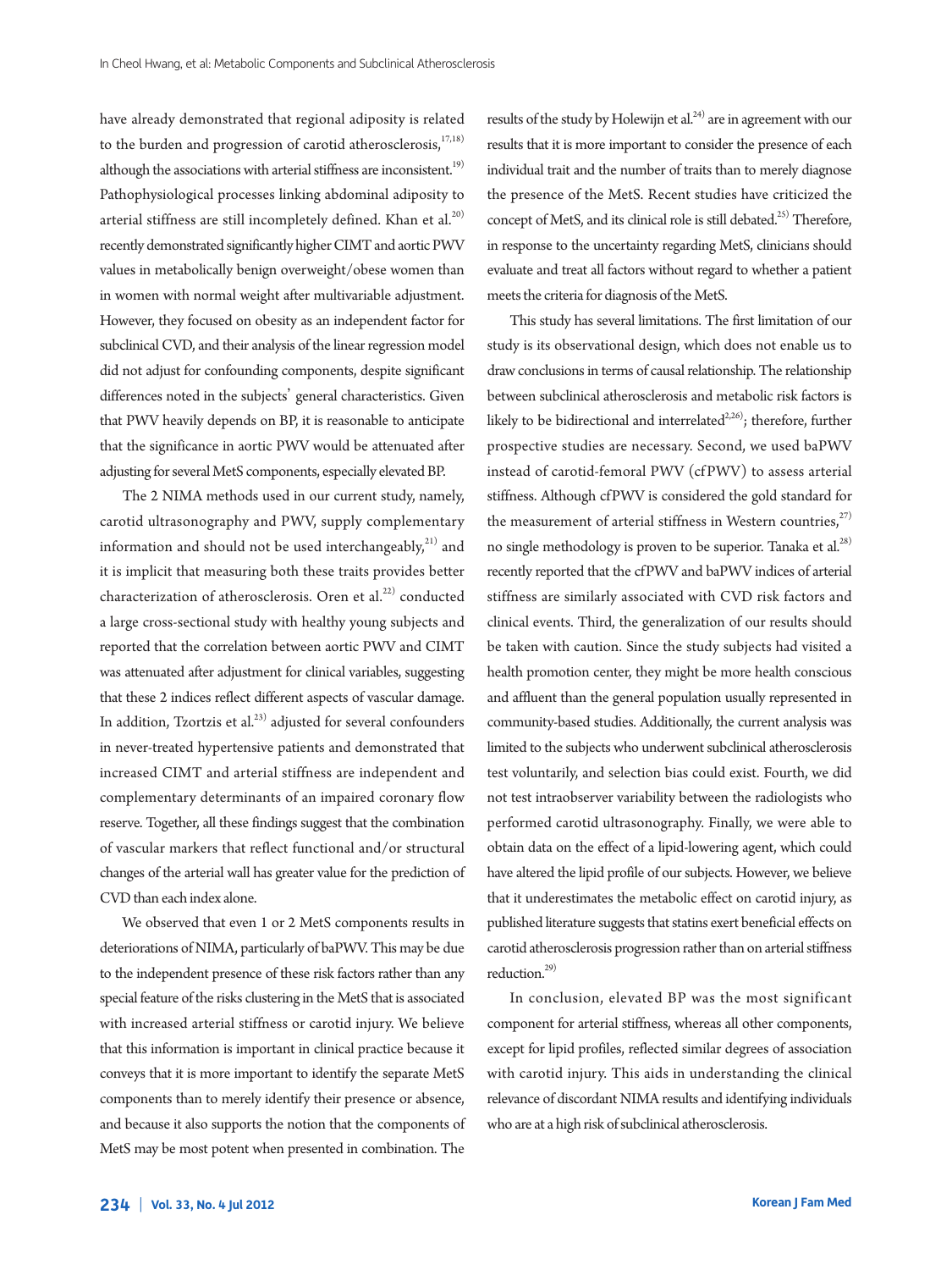## CONFLICT OF INTEREST

No potential conflict of interest relevant to this article was reported.

### **REFERENCES**

- 1. Taylor AJ. Atherosclerosis imaging to detect and monitor cardiovascular risk. Am J Cardiol 2002;90:8L-11L.
- 2. Ter Avest E, Stalenhoef AF, de Graaf J. What is the role of non-invasive measurements of atherosclerosis in individual cardiovascular risk prediction? Clin Sci (Lond) 2007;112: 507-16.
- 3. Cohn JN, Quyyumi AA, Hollenberg NK, Jamerson KA. Surrogate markers for cardiovascular disease: functional markers. Circulation 2004;109(25 Suppl 1):IV31-46.
- 4. Mancini GB, Dahlof B, Diez J. Surrogate markers for cardiovascular disease: structural markers. Circulation 2004; 109(25 Suppl 1):IV22-30.
- 5. Graham I, Atar D, Borch-Johnsen K, Boysen G, Burell G, Cifkova R, et al. European guidelines on cardiovascular disease prevention in clinical practice: executive summary. Fourth Joint Task Force of the European Society of Cardiology and other societies on cardiovascular disease prevention in clinical practice (constituted by representatives of nine societies and by invited experts). Eur J Cardiovasc Prev Rehabil 2007;14 Suppl 2:E1-40.
- 6. Reilly MP, Rader DJ. The metabolic syndrome: more than the sum of its parts? Circulation 2003;108:1546-51.
- 7. Yi YH, Jung DW, Lee JG, Kim YJ, Lee SY, Kim YJ, et al. Usefulness of sagittal abdominal diameter for evaluation of metabolic syndrome and insulin resistance. Korean J Fam Med 2011;32:46-55.
- 8. Physical status: the use and interpretation of anthropometry: report of a WHO Expert Committee. World Health Organ Tech Rep Ser 1995;854:1-452.
- 9. Touboul PJ, Hennerici MG, Meairs S, Adams H, Amarenco P, Bornstein N, et al. Mannheim carotid intima-media thickness consensus (2004-2006): an update on behalf of the Advisory Board of the 3rd and 4th Watching the Risk Symposium, 13th and 15th European Stroke Conferences, Mannheim,

Germany, 2004, and Brussels, Belgium, 2006. Cerebrovasc Dis 2007;23:75-80.

- 10. Kim YK. Impact of the metabolic syndrome and its components on pulse wave velocity. Korean J Intern Med 2006;21:109-15.
- 11. Mancia G, De Backer G, Dominiczak A, Cifkova R, Fagard R, Germano G, et al. 2007 Guidelines for the management of arterial hypertension: The Task Force for the Management of Arterial Hypertension of the European Society of Hypertension (ESH) and of the European Society of Cardiology (ESC). Eur Heart J 2007;28:1462-536.
- 12. Grundy SM, Cleeman JI, Daniels SR, Donato KA, Eckel RH, Franklin BA, et al. Diagnosis and management of the metabolic syndrome: an American Heart Association/ National Heart, Lung, and Blood Institute Scientific Statement. Circulation 2005;112:2735-52.
- 13. Lee SY, Park HS, Kim DJ, Han JH, Kim SM, Cho GJ, et al. Appropriate waist circumference cutoff points for central obesity in Korean adults. Diabetes Res Clin Pract 2007;75:72- 80.
- 14. Czernichow S, Bertrais S, Blacher J, Oppert JM, Galan P, Ducimetiere P, et al. Metabolic syndrome in relation to structure and function of large arteries: a predominant effect of blood pressure: a report from the SU.VI.MAX. Vascular Study. Am J Hypertens 2005;18(9 Pt 1):1154-60.
- 15. Spence JD. Technology insight: ultrasound measurement of carotid plaque--patient management, genetic research, and therapy evaluation. Nat Clin Pract Neurol 2006;2:611-9.
- 16. Tracy RP. Is visceral adiposity the "enemy within"? Arterioscler Thromb Vasc Biol 2001;21:881-3.
- 17. Lakka TA, Lakka HM, Salonen R, Kaplan GA, Salonen JT. Abdominal obesity is associated with accelerated progression of carotid atherosclerosis in men. Atherosclerosis 2001;154: 497-504.
- 18. Takami R, Takeda N, Hayashi M, Sasaki A, Kawachi S, Yoshino K, et al. Body fatness and fat distribution as predictors of metabolic abnormalities and early carotid atherosclerosis. Diabetes Care 2001;24:1248-52.
- 19. Ferreira I, Snijder MB, Twisk JW, van Mechelen W, Kemper HC, Seidell JC, et al. Central fat mass versus peripheral fat and lean mass: opposite (adverse versus favorable) associations with arterial stiffness? The Amsterdam Growth and Health